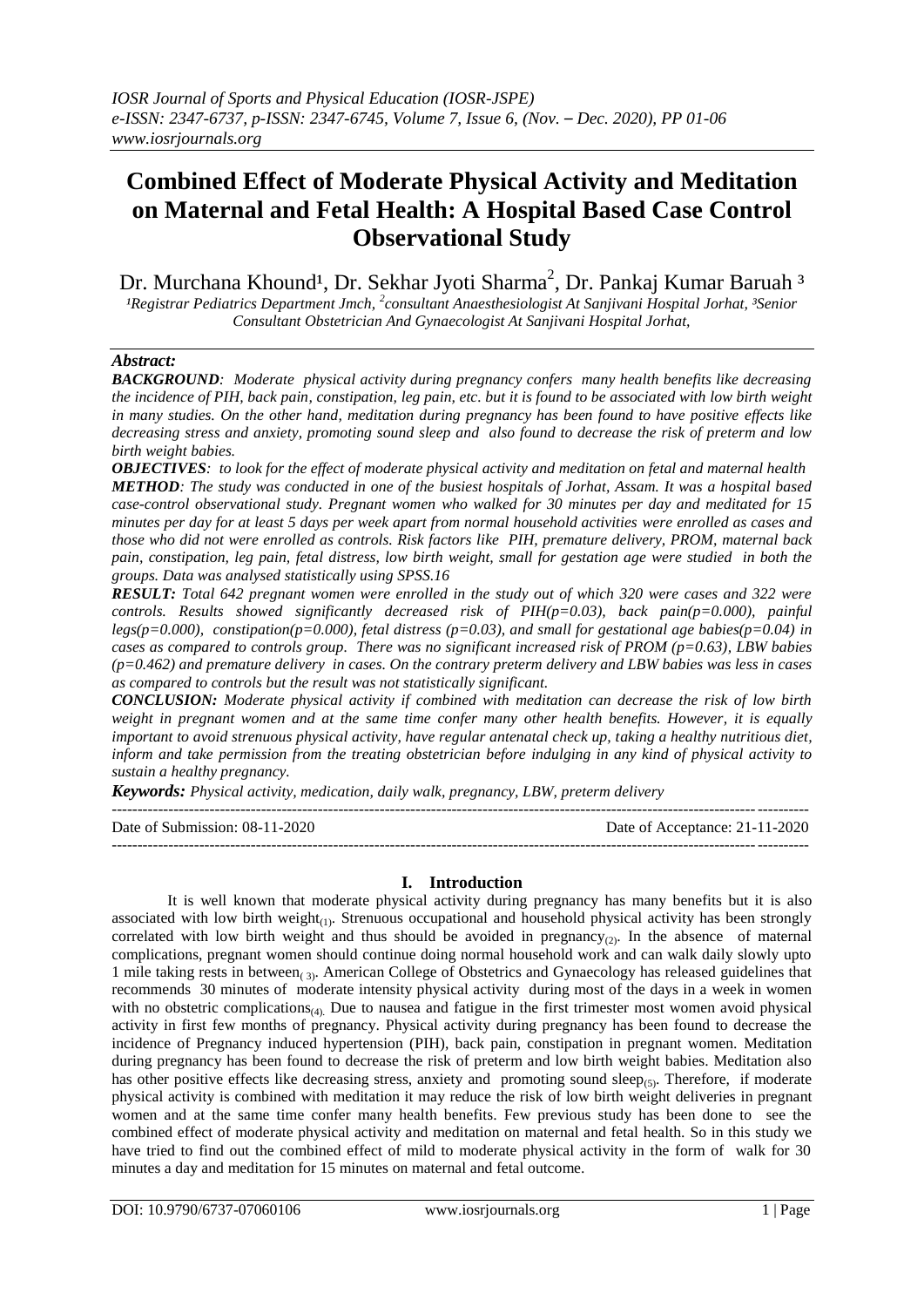## **II. Aims And Objectives:**

1/ to look for the effect of moderate physical activity and meditation on maternal health 2/ to look for the effect of moderate physical activity and meditation on fetal health

### **III. Materials And Method:**

Place of Study: the study was conducted in one of the busiest hospitals of Jorhat, Assam

Study Design: Hospital based case control observational study

Duration of Study: 1 year (July 2019 – June 2020)

Method of study: Patients are grouped into two categories – cases and controls. Maternal and neonatal care was given according to standard hospital protocol.

Cases: Healthy pregnant women who walked for 30 minutes a daily and did meditation for 15 minutes a day for at least 5 days a week apart from doing normal household activities.

Controls: Healthy pregnant women who did their normal household activity but walked for less than 30 minutes a day or meditated for less than 15 minutes a day.

Exclusion criteria:

1/ Mothers with multiple pregnancies

2/ Mothers with diabetes

3/ Mothers with hypertension prior to the onset of pregnancy

4/ Mothers with any known mental health disorder like depression, anxiety

5/ Mothers with any chronic disease or on any long term medication

6/ Mothers with high risk conditions or with bad obstetric history

A group of healthy pregnant women attending antenatal clinic were selected by simple randomised sampling and explained about the importance of physical activity and meditation during pregnancy and encouraged to walk for 30 minutes a day and meditate for 15 minutes a day from second trimester onwards apart from normal household activity. On follow up the women who fulfilled the inclusion criteria were enrolled as cases. Consent was obtained from all cases and controls. Institutional ethics committee clearance was obtained. Gestational age was calculated from maternal LMP or New Ballard score was done if it was not available. Birth weight was taken in an electronic weighing scale with an accuracy of  $\pm 5$  gm and appropriateness of weight, small for gestational age or large for gestational age was determined by plotting on Fenton's chart.

#### **Variables studied**

1/ Maternal factors: maternal factors studied in cases and controls were

- a) Pregnancy induced hypertension (PIH)
- b) Premature rupture of membrane(PROM)
- c) Premature delivery
- d) Back pain
- e) Pain in the legs
- f) Constipation

2/ Fetal factors: fetal factors studied in cases and controls were

- a) Low birth weight
- b) Fetal distress
- c) Appropriateness of gestational age

**STATISTICAL METHODS** : The data obtained was tabulated and analysed statistically using social science system version SPSS.16

#### **IV. Results And Observation:**

Total 642 pregnant women were enrolled in the study out of which 320 were cases and 322 were controls.

#### **TABLE 1: COMPARISON OF MATERNAL FACTORS IN CASES AND CONTROLS**

| <b>SUBGROUP</b> | CASES $n=320$ | CONTROLS $n=322$ | P value |
|-----------------|---------------|------------------|---------|
| <b>PRESENT</b>  | $39(12.1\%)$  | 43(13.5%)        | 0.65    |
|                 |               |                  |         |
| <b>ABSENT</b>   | 281(87.9%)    | 279(86.5%)       |         |
|                 |               |                  |         |
| <b>PRESENT</b>  | $51(15.9\%)$  | 47(14.5%)        | 0.63    |
|                 |               |                  |         |
|                 |               |                  |         |
| <b>ABSENT</b>   | 269(84.1%)    | 275(85.5%)       |         |
|                 |               |                  |         |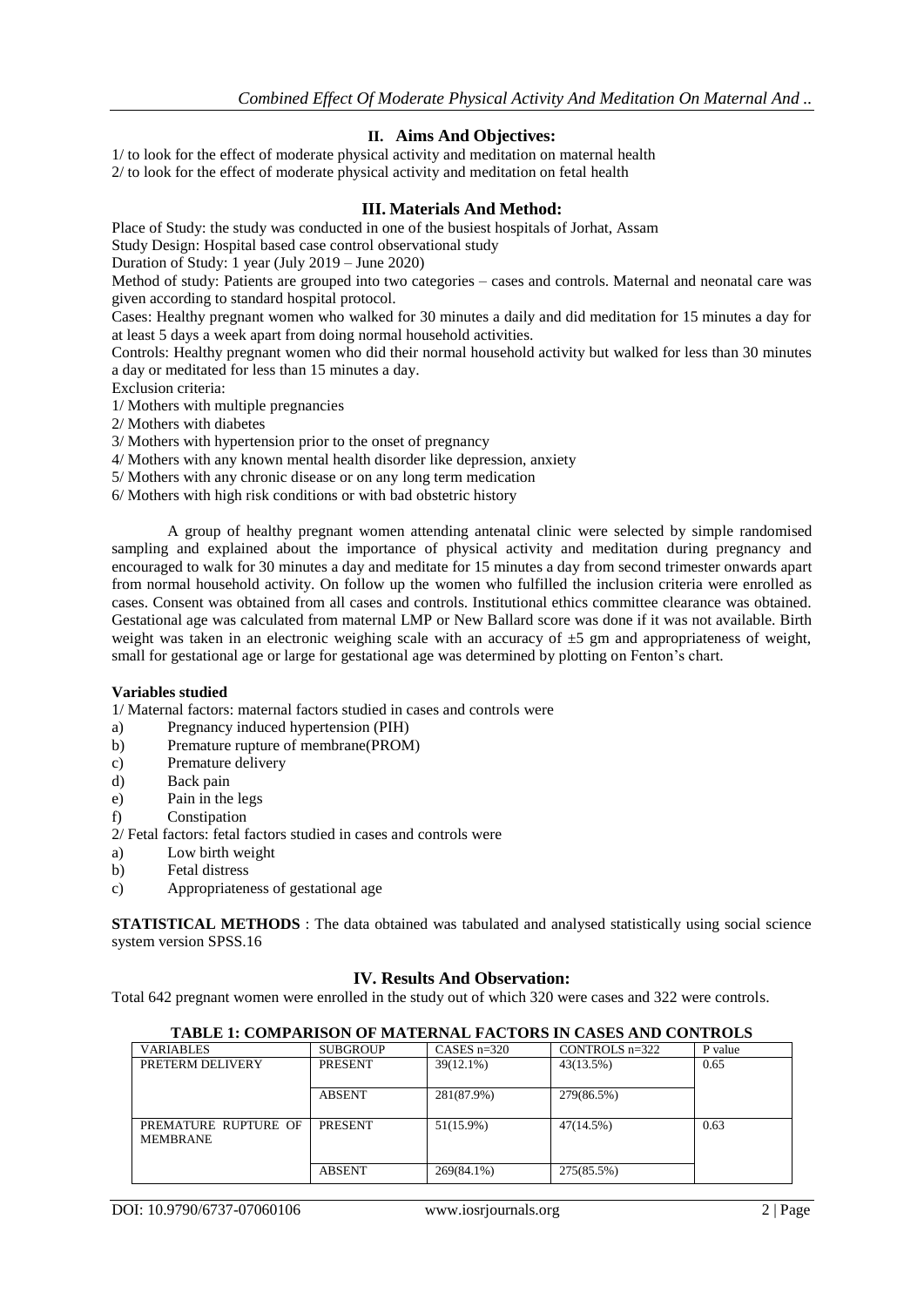|  |  | Combined Effect Of Moderate Physical Activity And Meditation On Maternal And |
|--|--|------------------------------------------------------------------------------|
|  |  |                                                                              |

| <b>PIH</b>          | <b>PRESENT</b> | 29(9%)     | 47(14.5%)  | 0.03  |
|---------------------|----------------|------------|------------|-------|
|                     | <b>ABSENT</b>  | 291(91%)   | 275(85.5%) |       |
| <b>BACK PAIN</b>    | <b>PRESENT</b> | 51(15.9%)  | 121(37.5%) | 0.000 |
|                     | <b>ABSENT</b>  | 269(84.1%) | 201(62.5%) |       |
| <b>PAINFUL LEGS</b> | <b>PRESENT</b> | 68(21.2%)  | 119(36.9%) | 0.000 |
|                     | <b>ABSENT</b>  | 252(78.8%) | 203(63.1)  |       |
| <b>CONSTIPATION</b> | <b>PRESENT</b> | 98(30.6%)  | 146(45.3%) | 0.000 |
|                     | <b>ABSENT</b>  | 222(69.4%) | 176(54.7%) |       |

Analysis of data showed that there was significantly decreased risk of PIH(p=0.03), back pain( $p=0.000$ ), painful legs( $p=0.000$ ), and constipation( $p=0.000$ ) in cases as compared to controls group. There was no significant increased risk of PROM ( $p=0.63$ ) and premature delivery in cases. On the contrary, preterm delivery was decreased in cases 12.1%(39 out of 320) as compared to controls where it was 13.5%(43 out of 322). Among the cases 9% pregnant women had pregnancy induced hypertension(PIH), 15.9% pregnant women had back pain, 21.2% had painful legs and 30.6% had constipation and 15.9% women had premature rupture of membrane (PROM) whereas, in control group 14.5% pregnant women had pregnancy induced hypertension(PIH), 37.5% had back pain, 36.9% had painful legs, 45.3% had constipation and 13.5% women had premature rupture of membrane (PROM)

| <b>VARIABLES</b>                 | <b>SUBGROUP</b> | CASES $n=320$ | CONTROLS $n=322$ | P value |
|----------------------------------|-----------------|---------------|------------------|---------|
| <b>FETAL DISTRESS</b>            | <b>PRESENT</b>  | $41(12.8\%)$  | 69(21.4%)        | 0.03    |
|                                  | <b>ABSENT</b>   | 279(87.2%)    | 253(78.6%)       |         |
| LOW BIRTH WEIGHT                 | <b>PRESENT</b>  | $47(14.6\%)$  | 55(17.1%)        | 0.462   |
|                                  |                 |               |                  |         |
|                                  | <b>ABSENT</b>   | 273(85.4%)    | 267(82.9%)       |         |
|                                  |                 |               |                  |         |
| <b>APPROPRIATENESS</b>           | <b>SGA</b>      | $39(12.1\%)$  | 58(18.0%)        | 0.04    |
| <b>GESTATIONAL</b><br><b>FOR</b> |                 |               |                  |         |
| AGE                              | <b>AGA</b>      | 275(86.0%)    | 253(78.6%)       |         |
|                                  |                 |               |                  |         |
|                                  | <b>LGA</b>      | $6(1.9\%)$    | $11(3.4\%)$      |         |
|                                  |                 |               |                  |         |
|                                  |                 |               |                  |         |

**TABLE 2: COMPARISON OF FETAL FACTORS IN CASES AND CONTROLS**

Analysis of data showed that there was significantly decreased risk of fetal distress ( $p=0.03$ ) and small for gestational age babies( $p=0.04$ ) in cases as compared to the control group. There was no significantly increased risk of LBW babies (p=0.462) in cases. On the contrary, LBW babies were less in cases 14.6%(47 out of 320) as compared to controls where it was 17.1%(55 out of 322) but the result was not statistically significant. Among the cases 12.8% pregnant women had fetal distress, 39% were small for gestational age, 86% were appropriate for gestational age and 6% were large for gestational age whereas, in control group 21.4% pregnant women had fetal distress, 18% were small for gestational age, 78.6% were appropriate for gestational age and 3.4% were large for gestational age.

## **V. Discussion**

In this study we have tried to find out the combined effect of mild to moderate physical activity in the form of walking for 30 minutes a day and meditation for 15 minutes per day for minimum 5 days a week on maternal and fetal health. Total 642 pregnant women were enrolled in the study out of which 320 were cases and 322 were controls.

We found that there was a significantly decreased risk of PIH, back pain, painful legs, and constipation in pregnant women who did moderate physical activity and meditation along with normal household activities as compared to pregnant women who were relatively inactive during the pregnancy period. Contrary to the belief that physical activity during pregnancy increases premature delivery and premature rupture of membrane(PROM), we did not find any significant increased risk of PROM and premature delivery in cases. On the contrary preterm delivery was decreased in cases 12.1%(39 out of 320) as compared to controls where it was 13.5%(43 out of 322) but the result was not statistically significant. Among the cases 9% pregnant women had pregnancy induced hypertension(PIH), 15.9% pregnant women had back pain, 21.2% had painful legs , 30.6% had constipation and 15.9% women had premature rupture of membrane (PROM) whereas, in control group 14.5% pregnant women had pregnancy induced hypertension(PIH), 37.5% had back pain, 36.9% had painful legs, 45.3% had constipation and 13.5% women had premature rupture of membrane (PROM).

Pregnancy induced hypertension(PIH) is new onset of hypertension after 20 weeks gestation. PIH is the second most common cause of maternal death accounting for 19% of maternal mortality<sub>(6)</sub>. PIH increases the risk of preterm delivery and fetal death( $\tau_1$ ). Fortner et al in their study have found protective effect of physical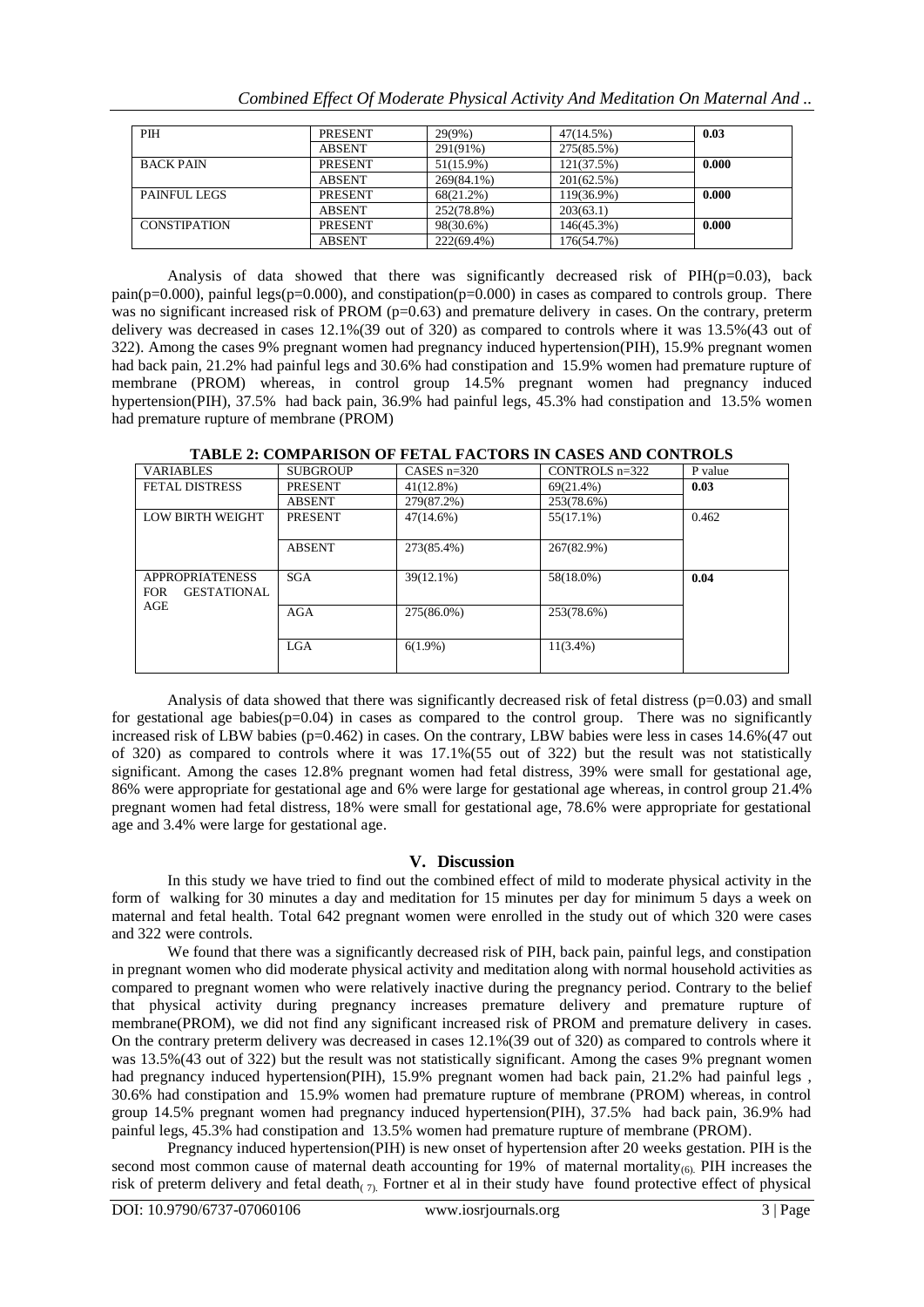activity during early pregnancy on preeclampsia $_{(8)}$  whereas some other studies have not found any association between the two<sub>(9)</sub>. We found that there was significantly decreased risk of PIH in pregnant women who did moderate physical activity and meditation along with normal household activities as compared to pregnant women who were relatively inactive during the pregnancy period. Among the cases only 9% pregnant women had pregnancy induced hypertension(PIH), whereas, in the control group 14.5% pregnant women had pregnancy induced hypertension(PIH).

We also found that preterm delivery was decreased in cases 12.1%(39 out of 320) as compared to controls where it was 13.5%(43 out of 322). Some studies have shown that rigorous physical activity during pregnancy can increase premature delivery<sub>(10)</sub>. But in our study we have found that moderate physical activity and meditation do not increase premature delivery. Hence, moderate physical activity during pregnancy and meditation can decrease PIH and thus the complications associated with it like premature delivery to a great extent.

Premature rupture of membrane is defined as rupture of membrane at any time prior to the onset of uterine contraction<sub>(11)</sub>. PROM is an important cause of neonatal mortality and morbidity<sub>(12)</sub>. There was no significant increased risk of premature rupture of membrane (PROM) in pregnant women who did moderate physical activity and meditation along with normal household activities as compared to pregnant women who were relatively inactive during the pregnancy period.. Some studies have shown that rigorous physical activity during pregnancy can increase premature rupture of membrane $_{(2)}$ . Previous studies have also shown than meditation and yoga can decrease the risk of premature rupture of membrane $(13)$ . But in our study we found moderate physical activity combined with meditation does not increase premature rupture of membrane. So moderate physical activity if combined with meditation during pregnancy can decrease the risk of PROM associated with physical activity.

Our study shows that there was significantly decreased risk of back pain( $p=0.000$ ) in cases as compared to controls group. Among the cases 15.9% pregnant women had back pain whereas, in control group 37.5% had back pain in due course of pregnancy. Low back pain is commonly experienced during pregnancy and it affects nearly 50% of pregnancies $_{(14)}$ . The pain might cause the women to decrease their physical activity which might further contribute towards other obstetric complications<sub>(15)</sub>. So prevention of back pain can lead to positive benefits to both the mother and the baby. In our study we have found that moderate physical activity along with meditation can decrease back pain in mothers and thus lead to a healthy pregnancy

Constipation was defined using Rome II criteria (presence of at least two of the following for at least one quarter of defecation: straining, lumpy or hard stool, sensation of incomplete evacuation, fewer than three defecation per week). Previous studies have showed that the prevalence of constipation is higher in pregnancy due to sedentary lifestyle and decreased physical activity<sub>(17)</sub>. We have found that there was significantly decreased risk of constipation(p=0.000) in pregnant women who did moderate physical activity and meditation along with normal household activities as compared to pregnant women who were relatively inactive during the pregnancy period. Among the cases 30.6% had constipation whereas, in control group 45.3% had constipation.

Leg and joint pain during the second and third trimester may be caused by weight gain, fluid retention and joint laxity. This pain causes sleep disturbance and has a major impact on daily life<sub>(18)</sub>. Our study shows that there was significantly decreased risk of painful legs(p=0.000) in cases as compared to controls group. Among the cases 21.2% had painful legs whereas, in control group 36.9% had painful legs. Thus, mild to moderate physical activity along with meditation can benefit the pregnant women.

On comparing the fetal factors in cases and controls we found that there was significantly decreased risk of fetal distress, and small for gestational age babies in cases as compared to controls group .

Among the cases 12.8% pregnant women had fetal distress, whereas, in control group 21.4% pregnant women had fetal distress. Fetal distress is an important cause of emergency Caesarean section<sub>(18)</sub>. Lower incidence of fetal distress in pregnant women who did moderate physical activity and meditation as compared to pregnant women who were relatively inactive during the pregnancy period may be attributed to decreased PIH, sound sleep, decreased anxiety, stress and pain in the cases.

Studies done earlier have found that maternal physical activity reduces fetal size and helps in easy labour $_{(1)}$ . It was found that pregnant women who continued a programme of moderate to high intensity exercise experienced a 300-500 gram reduction in birth weight compared to sedentary control group<sub>(19)</sub>. Meditation, on the other hand, has been found to promote sound sleep; provides relief from anxiety, stress and depression; prepares the body for pregnancy changes and thus decreases the incidence of preterm and low birth weight babies(16). In our study, there was no significant increased risk of LBW babies in cases. On the contrary LBW babies were decreased in pregnant patients who performed mild to moderate exercise and meditation. Among the cases 12.8% pregnant women had fetal distress, 39% were small for gestational age, 86% were appropriate for gestational age and 6% were large for gestational age whereas, in control group 21.4% pregnant women had fetal distress, 18% were small for gestational age, 78.6% were appropriate for gestational age and 3.4% were large for gestational age.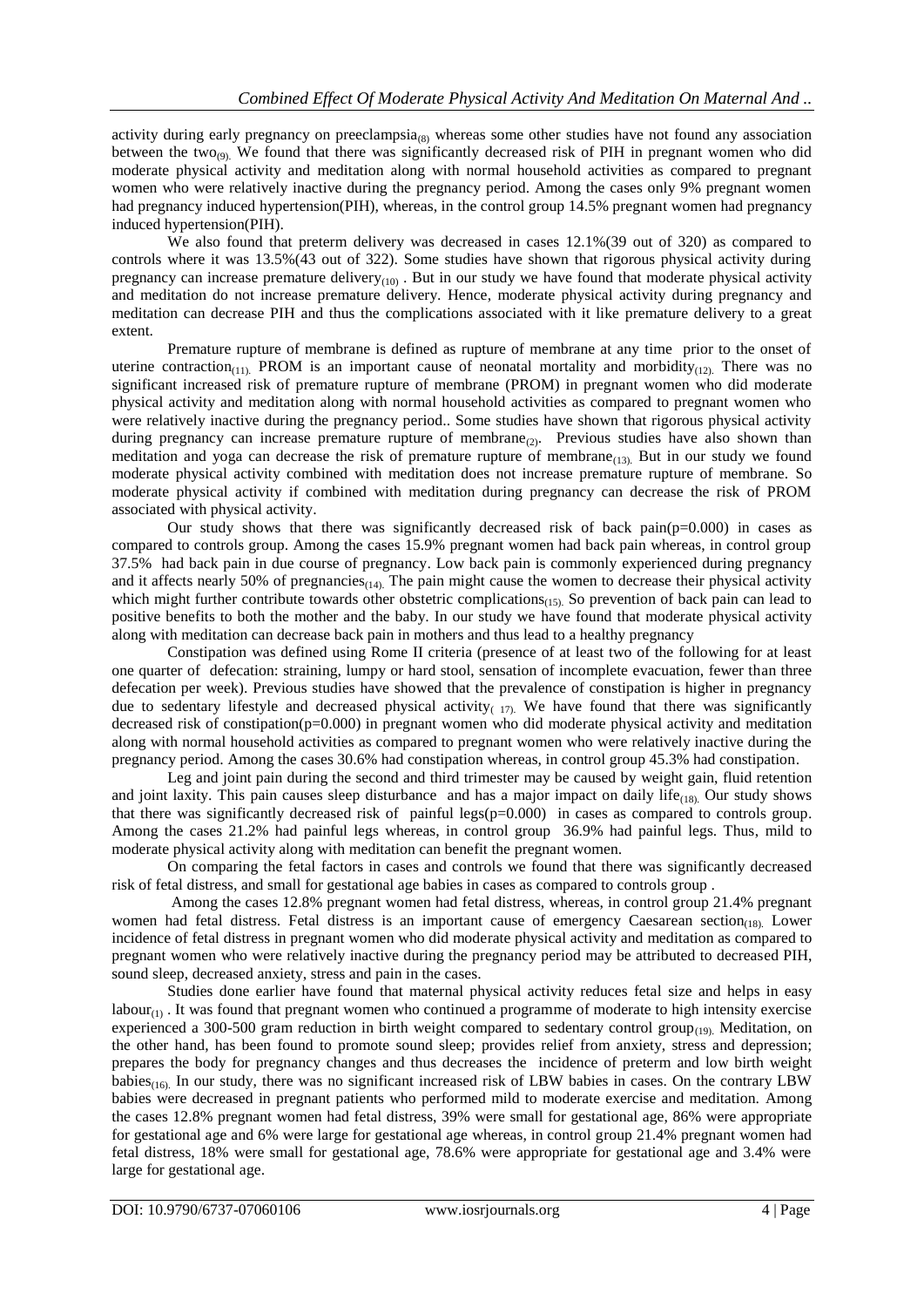Small for gestational age is birth weight less than  $10<sup>th</sup>$  centile for gestational age. Large for gestational age is birth weight more than  $90<sup>th</sup>$  centile for gestational age. In our study we found that there was significantly lower risk of small for gestational age babies( $p=0.04$ ) in cases as compared to controls group. Among the cases 39% were small for gestational age, 86% were appropriate for gestational age and 6% were large for gestational age whereas, in control group 21.4% pregnant women had foetal distress, 18% were small for gestational age, 78.6% were appropriate for gestational age and 3.4% were large for gestational age. A study in Auckland showed that Indian mothers were at higher risk for SGA babies. This can be attributed to pregnancy induced hypertension during pregnancy**(17).** Lower incidence of small for gestational age births in pregnant women who did moderate physical activity and meditation as compared to pregnant women who were relatively inactive during the pregnancy period may be attributed to decreased PIH, sound sleep, decreased anxiety, stress and pain in the cases group.

Previous studies have shown that moderate physical activity during pregnancy has many benefits like decreased incidence of PIH, back pain , constipation, etc but it is also associated with low birth weight in many studies <sub>(1)</sub>. American college of Obstetrics and Gynaecology has released guidelines that recommend 30 minutes of moderate intensity physical activity during most of the days in a week in women with no obstetric complication<sub>(4)</sub>. Meditation during pregnancy has been found to decrease the risk of preterm and low birth weight babies. Meditation also has other positive effects like lowering stress, anxiety, promoting sound sleep $_{(16)}$ . Hence, in this study we have tried to find out whether moderate physical activity combined with meditation can decrease the risk of low birth weight in pregnant women and at the same time confer other health benefits. Few previous studies have been done to see the combined effect of moderate physical activity and meditation on maternal and fetal health. This is the first study done so far to see the combined effect of mild to moderate physical activity in the form of walking for 30 minutes a day and meditation for 15 minutes on maternal and fetal outcome. We have found that the combined effect of walking for 30 minutes a day and a few minutes of meditation on most of the days in a week can have significant positive health outcome in both the mothers and the baby and it is also not associated with any adverse pregnancy outcome like low birth weight, prematurity which can occur with moderate to severe physical activity alone.

Our study has one limitation, that is, we did not use any scale to grade the level of normal household activities that both cases and controls were doing. But we ensured that none of them were doing strenuous household chores like lifting heavy objects, excessive bending, participating in any kind of sports during the pregnancy. They were doing the normal household activities like cooking, dusting, washing their clothes, etc.

#### **VI. Conclusion:**

Moderate physical activity during pregnancy confers many health benefits like decreasing the incidence of PIH, back pain, constipation, joint pain, etc but it is found to be associated to low birth weight in many studies. On the other hand meditation during pregnancy has been found to have positive effects like decreasing stress and anxiety, promoting sound sleep, and also found to decrease the risk of preterm and low birth weight babies. In this study we have found moderate physical activity if combined with meditation can decrease the risk of low birth weight babies in pregnant women and at the same time confer many other health benefits. However, it is equally important to avoid strenuous physical activity, have regular antenatal check up, taking a healthy nutritious diet, inform and take permission from the treating obstetrician before indulging in any kind of physical activity to sustain a healthy pregnancy.

#### **Reference:**

- [1]. Kerr JMM, Johnstone RW, Phillips MH. Historical review of British obstetrics and gynecology. London: E. S. Livingstone; 1954. [Google Scholar]
- [2]. Briend A. Maternal physical activity, birth weight and perinatal mortality. Medical Hypotheses. 1980;6(11):1157–1170. [PubMed] [Google Scholar]
- [3]. Federal Security Agency and Social Security Administration. Prenatal care. Children's Bureau Publication; 1949. pp. 25–26. [Google Scholar]
- [4]. American College of Obstetricians and Gynecologists (ACOG) ACOG committee opinion number 267: Exercise during pregnancy and the postpartum period. Obstetrics and Gynecology. 2002;99:171–173. [PubMed] [Google Scholar]
- [5]. Healthline. 2020. Leg Pain During Pregnancy: Exercises To Try. [online] Available at  $&$ lt;https://www.healthline.com/health/pregnancy/leg-pain $&$ gt; [Accessed 13 November 2020].
- [6]. lKieffer EC, Carman WJ, Gillespie BW, Nolan GH, Worley SE, Guzman JR. Obesity and gestational diabetes among African-American women and Latinas in Detroit: Implications for disparities in women's health. Journal of the American Medical Women's Association. 2001;56(4):181–187. [PubMed] [Google Scholar]
- [7]. Berg CJ, Mackay AP, Qin C, Callaghan WM. Overview of maternal morbidity during hospitalization for labor and delivery in the United States: 1993–1997 and 2001–2005. Obstetrics and Gynecology. 2009;113:1075–1081. [PubMed] [Google Scholar]
- [8]. Fortner R, Pekow P, Whitcomb B, Sievert L, Markenson G, Chasan-Taber L. Physical activity and hypertensive disorders of pregnancy among Hispanic women. Medicine & Science in Sports & Exercise. 2011;43(4):639–646. [PubMed] [Google Scholar]